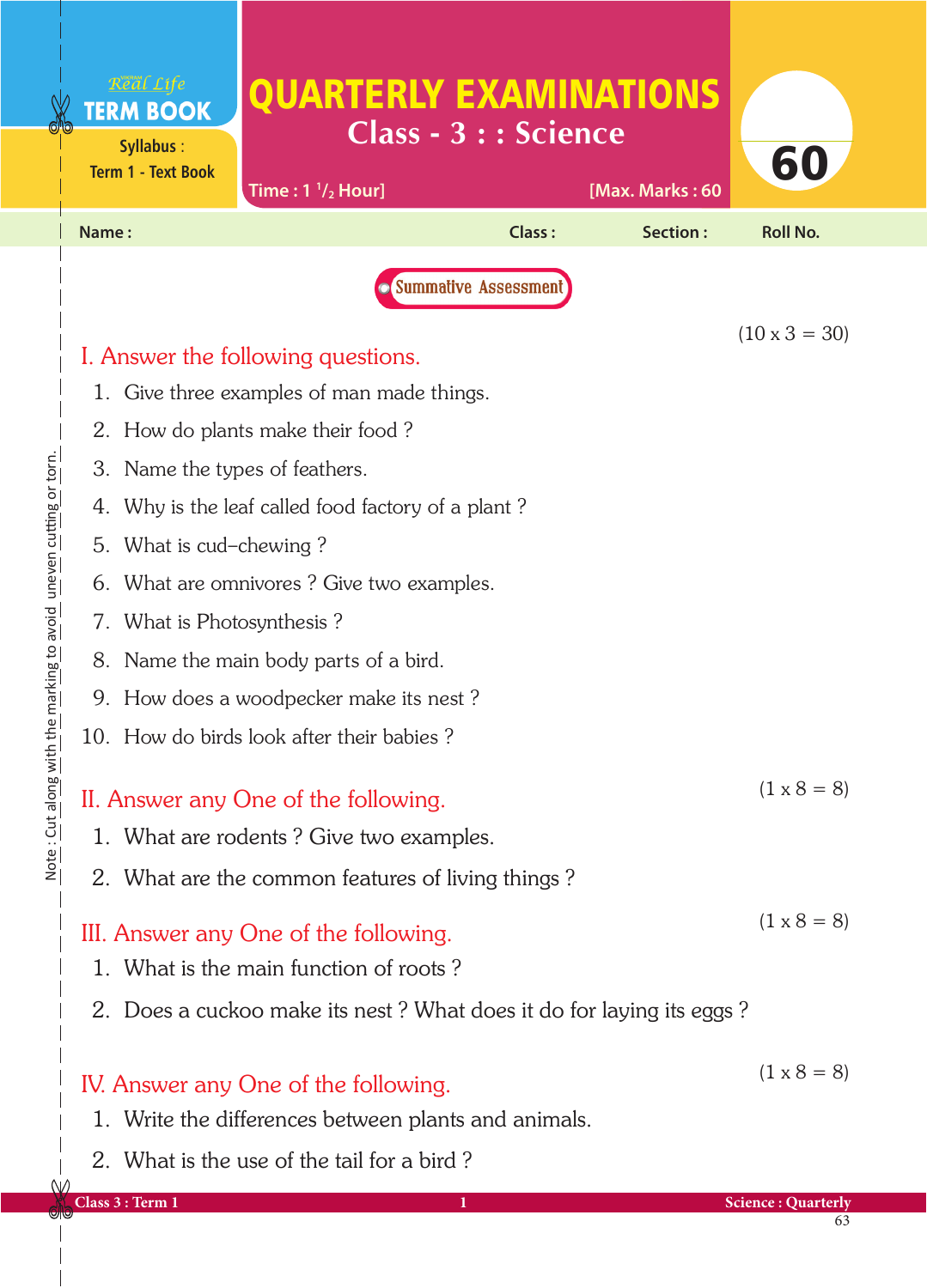## $(1 \times 6 = 6)$

## V. Answer any One of the following.

- 1. Draw the picture of a plant and label it.
- 2. Draw the diagram of a Tap root.

kkkkk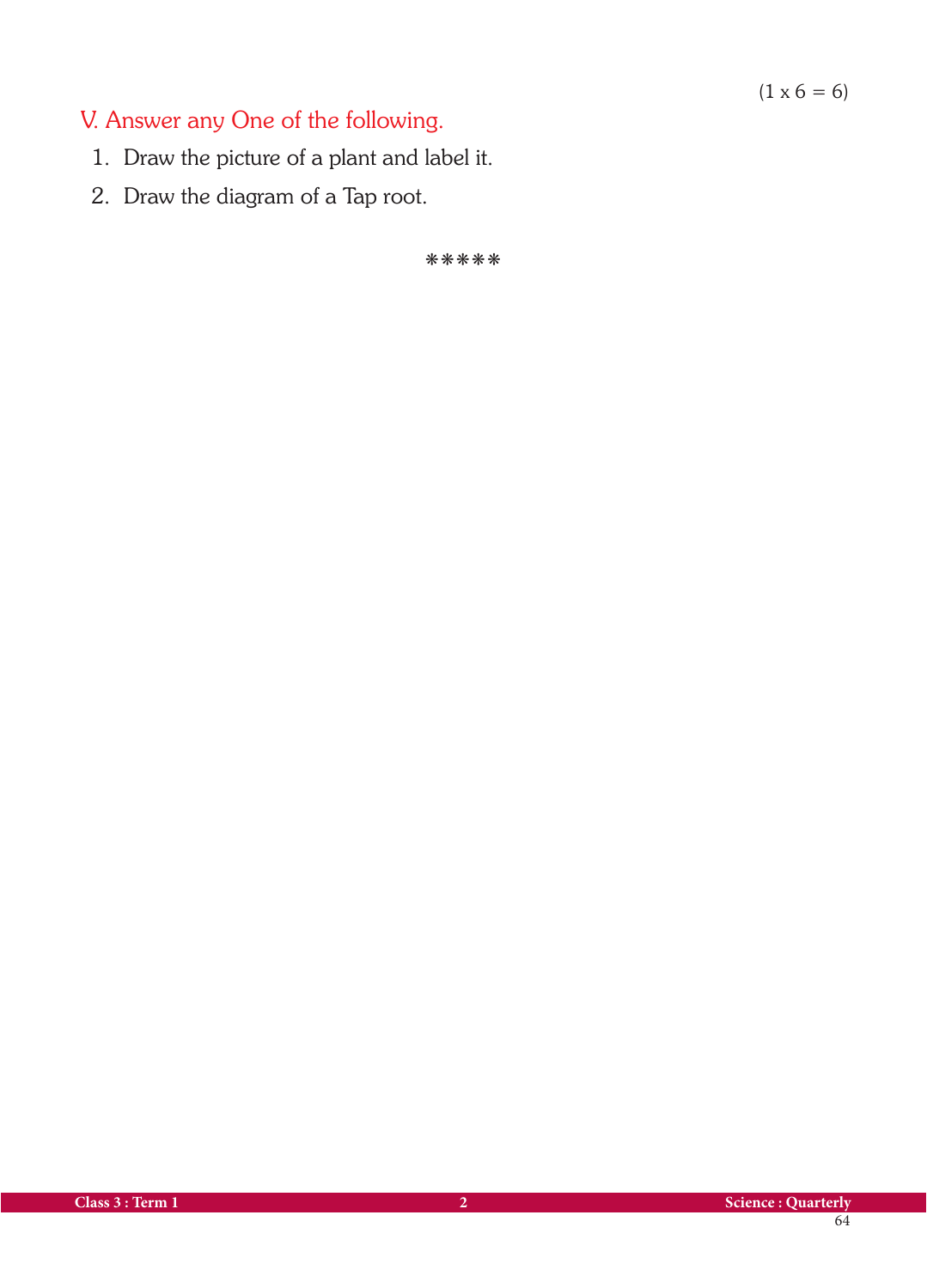|                                              |                                    | Real Life<br><b>TERM BOOK</b><br>Syllabus:<br><b>Term 1 - Text Book</b> | <b>QUARTERLY EXAMINATIONS</b><br>Time: 1 Hour]                 | <b>Class - 3 : : Science</b> | [Max. Marks: 40         | 40                        |  |
|----------------------------------------------|------------------------------------|-------------------------------------------------------------------------|----------------------------------------------------------------|------------------------------|-------------------------|---------------------------|--|
|                                              | Name:                              |                                                                         |                                                                | Class:                       | Section:                | <b>Roll No.</b>           |  |
|                                              | <b>O</b> Formative Assessment      |                                                                         |                                                                |                              |                         |                           |  |
|                                              | I. Choose the correct answer.      |                                                                         |                                                                |                              | $(10 \times 1 = 10)$    |                           |  |
|                                              | 1. Human beings breathe with their |                                                                         |                                                                |                              |                         |                           |  |
|                                              |                                    | a) lungs                                                                | b) gills                                                       |                              | c) stomata              |                           |  |
| the marking to avoid uneven cutting or torn. |                                    | a) oxygen                                                               | 2. Plants take in this gas during daytime<br>b) carbon dioxide |                              | c) both                 |                           |  |
|                                              |                                    | 3. This part of the plant helps it to stand erect.                      |                                                                |                              |                         |                           |  |
|                                              |                                    | a) roots                                                                | b) stem                                                        |                              | c) leaves               |                           |  |
|                                              |                                    | 4. Flowers help the plant to                                            |                                                                |                              |                         |                           |  |
|                                              |                                    | a) prepare food                                                         | b) reproduce                                                   |                              | c) suck water from soil |                           |  |
|                                              |                                    | 5. Animal that eats soil on its way                                     |                                                                |                              |                         |                           |  |
|                                              |                                    | a) frog                                                                 | b) earthworm                                                   |                              | c) dog                  |                           |  |
| Note: Cut along wit                          |                                    |                                                                         | 6. Which one of the following is a herbivore?                  |                              |                         |                           |  |
|                                              |                                    | a) vulture                                                              | b) bear                                                        |                              | $c)$ cow                |                           |  |
|                                              |                                    | 7. A flightless bird                                                    |                                                                |                              |                         |                           |  |
|                                              |                                    | a) ostrich                                                              | b) hen                                                         |                              | c) crane                |                           |  |
|                                              |                                    | a) parrot                                                               | 8. This bird sucks nectar from flower.<br>b) sparrow           |                              | c) humming bird         |                           |  |
|                                              |                                    | 9. The entrance to this bird's nest is at the bottom.                   |                                                                |                              |                         |                           |  |
|                                              |                                    |                                                                         | a) woodpecker b) parrot                                        |                              | c) weaver bird          |                           |  |
|                                              | 10.                                |                                                                         | builds nest in hollows of tree trunks.                         |                              |                         |                           |  |
|                                              |                                    | a) penguin                                                              | b) crow                                                        |                              | c) hornbill             |                           |  |
|                                              |                                    |                                                                         |                                                                |                              |                         |                           |  |
|                                              |                                    | Class 3 : Term 1                                                        |                                                                | 3                            |                         | <b>Science: Quarterly</b> |  |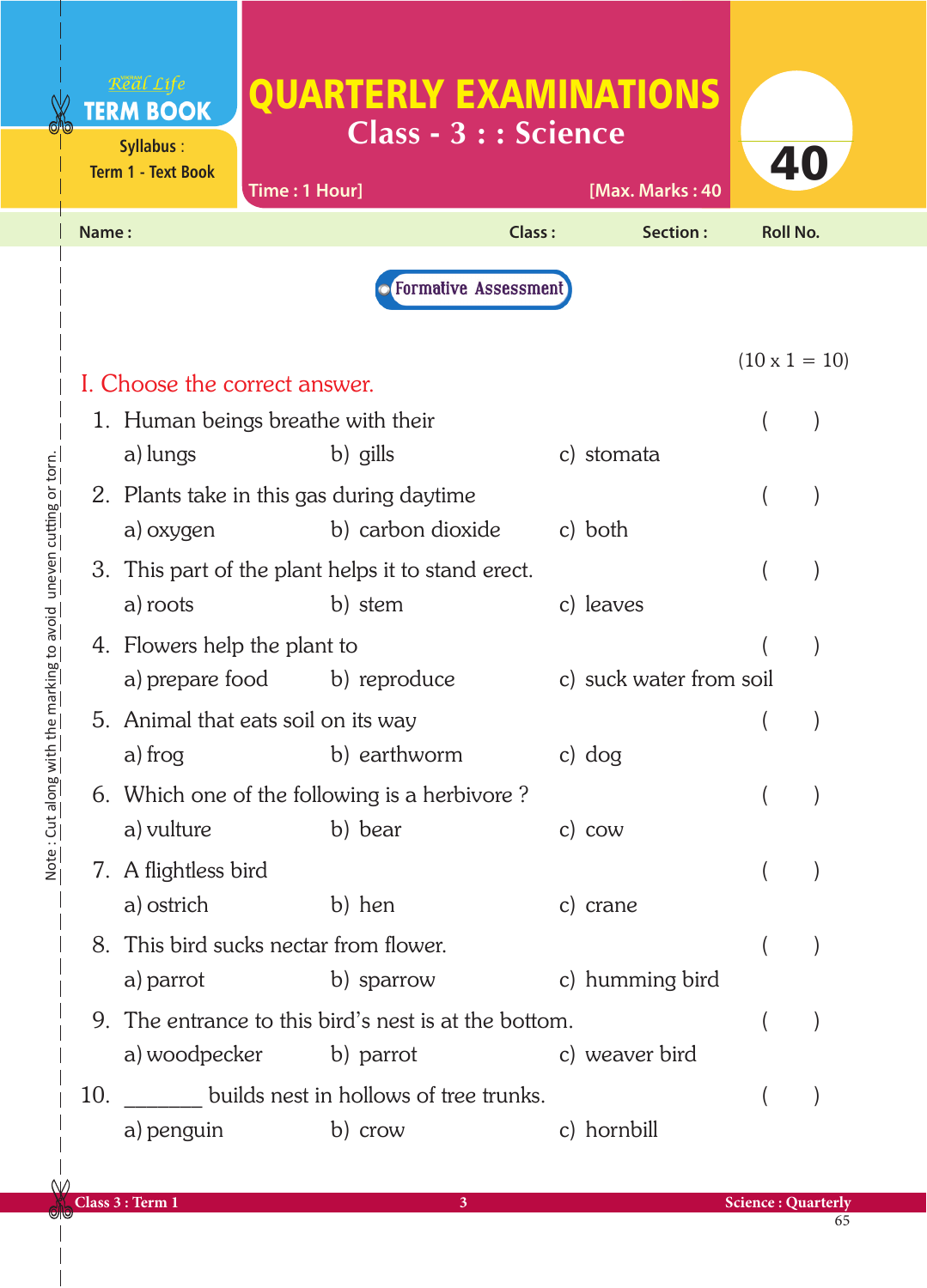## II. Fill in the blanks.

| 1. Plants breathe through the                                                    |         |                      |  |
|----------------------------------------------------------------------------------|---------|----------------------|--|
| 2. ________________ things cannot reproduce.                                     |         |                      |  |
| 3. The ________________ grows above the ground.                                  |         |                      |  |
|                                                                                  |         |                      |  |
| 5. Plants use air, water and _____________ to make their food.                   |         |                      |  |
| 6. Butterfly sucks nectar with the help of its _________________________________ |         |                      |  |
| 7. All swimming birds have ______________ feet.                                  |         |                      |  |
|                                                                                  |         |                      |  |
|                                                                                  |         |                      |  |
| 10. A _______________ makes its nest with stones.                                |         |                      |  |
|                                                                                  |         | $(10 \times 1 = 10)$ |  |
| III. Write 'T' for True statement and 'F' for False statements.                  |         |                      |  |
| 1. Non-living things do not breathe.                                             | $($ $)$ |                      |  |
| 2. All living things reproduce young ones of their own kind.                     |         |                      |  |
| 3. Non-living things can reproduce.                                              |         |                      |  |
| 4. Animals cannot make their own food                                            |         |                      |  |
| 5. Fruits have flowers inside them.                                              |         |                      |  |
| 6. Stomata are present in the leaves.                                            |         |                      |  |
| 7. Cow is an example of carnivore.                                               |         |                      |  |
| 8. Cud–chewing animals are called ruminants.                                     |         |                      |  |
| 9. The earthworm feeds on plants.                                                |         |                      |  |
| 10. Peacock is a beautiful bird.                                                 |         |                      |  |